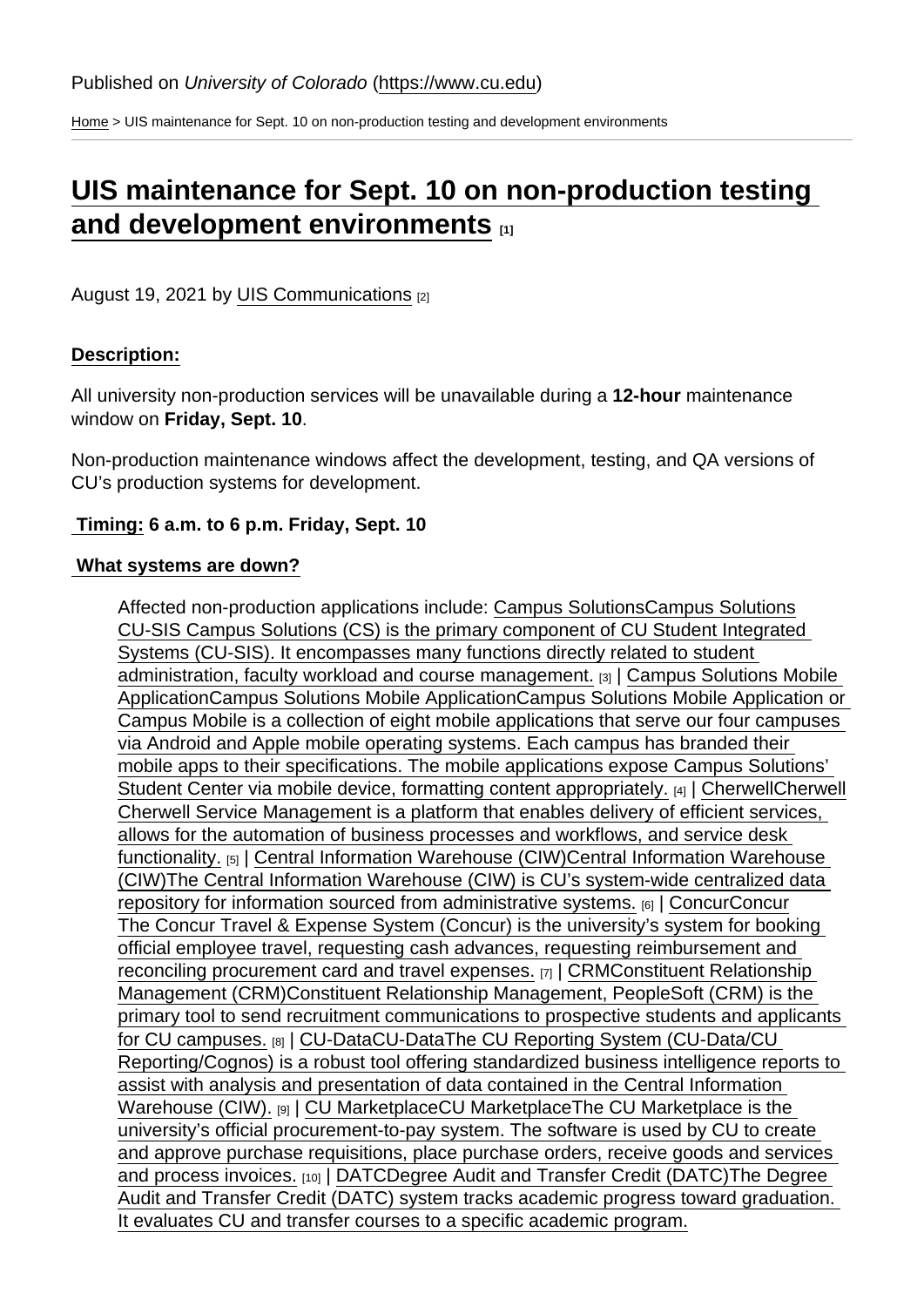[11] | [Enterprise Portal](https://www.cu.edu/uis-glossary/enterprise-portal)Enterprise PortalEnterprise Portal is the main point of entry for selfservice applications for students, faculty and staff. It is sometimes called CU Resources, MyCUInfo, myUCCS Portal or CU Access. [12] [eRA](https://www.cu.edu/uis-glossary/era)eRAThe Electronic Research and Administration (eRA) system automates processes the university uses to apply for research grants and other funding. The interface with HCM shares information related to payroll, benefits and other activities. [13] | [FIN](https://www.cu.edu/uis-glossary/fin)FINThe PeopleSoft Finance System (FIN) is a Web-based application that allows CU employees to perform the tasks needed to manage financial information. [14] | [Grants](https://www.cu.edu/uis-glossary/grants) GrantsThe PeopleSoft Enterprise Grants Management is a Web-based solution that manages the full life cycle of research administration, including proposal generation, transitioning proposals into awards, award tracking, facilities and administration processing, comprehensive bill generation, and financial reporting. [15] [|HCMH](https://www.cu.edu/uis-glossary/hcm)CMHuman Capital Management (HCM) software is used for core human resources, payroll and benefits, and other HR-related activities. [16] | [ImageNow](https://www.cu.edu/uis-glossary/imagenow)ImageNowImageNow software enables users to secure and access business content in any format across its entire lifecycle for instant, precise visibility within a business process. [17] | [Integration GatewayI](https://www.cu.edu/uis-glossary/integration-gateway)ntegration GatewayIntegration gateway is a platform that manages the receipt and delivery of messages passed among systems through PeopleSoft Integration Broker. [18] | [My LeaveM](https://www.cu.edu/uis-glossary/my-leave)y LeaveMy Leave is used to collect, review and approve employee time and leave information. [19] | [OnBaseO](https://www.cu.edu/uis-glossary/onbase)nBase OnBase is a document management solution that secures business content in a centralized, secure location that is easily accessed from any device or location. [20] | [Parchment](https://www.cu.edu/uis-glossary/parchment)ParchmentParchment is a digital credential service, allowing learners, academic institutions, and employers to request, verify and share credentials. [21] | [Phire](https://www.cu.edu/uis-glossary/phire) PhirePeopleSoft's Phire Architect tool automates file and application migrations and helps manage application development change requests. [22] | R25 Interface Server Application | Secure Enterprise Search (SES) | [Secure File Transfer Protocol](https://www.cu.edu/uis-glossary/secure-file-transfer-protocol)Secure File Transfer ProtocolThis system used for the transfer of computer files between a client and server on a computer network. [23] | [SharePointS](https://www.cu.edu/uis-glossary/sharepoint)harePointSharePoint is a webbased collaborative platform that integrates with Microsoft Office. It is primarily a document management and storage system, but the product is configurable and usage can vary substantially among different teams and departments. [24] | [SkillsoftS](https://www.cu.edu/uis-glossary/skillsoft)killsoft Skillsoft is an online learning management system that offers CU custom training, instructor-led training courses and books. [25] | [SunapsisS](https://www.cu.edu/uis-glossary/sunapsis)unapsisThe Sunapsis application is used by campus International Education and Admissions offices to report and track foreign national students and scholars from around the globe and help keep them engaged in learning at CU. [26] | [TeamMate](https://www.cu.edu/uis-glossary/teammate)TeamMateTeamMate Audit is a comprehensive audit management system designed to help auditors and audit department leadership manage all aspects of the audit process. [27] | [Terminal Servers](https://www.cu.edu/uis-glossary/developer-terminal-server-services) Developer Terminal Server ServicesDeveloper terminal server services is remote desktop access to specific servers allowing multiple developers access for the purpose of doing development work. [28] | [TTO PortalT](https://www.cu.edu/uis-glossary/tto-portal)TO PortalThe technology transfer office (TTO) portal is an application used to track patents. [29] | [Web Peformance Monitoring](https://www.cu.edu/uis-glossary/web-performance-monitoring) Web Performance MonitoringAutomatically monitors web-based internal and external applications for performance issues, such transaction responsiveness, speed and bottlenecks, to ensure optimal performance for end users. [30]

Not sure if you use these systems? Visit the [UIS Glossary](https://www.cu.edu/uis/maintenance-matters-blog/glossary)  $[31]$  for details on each application.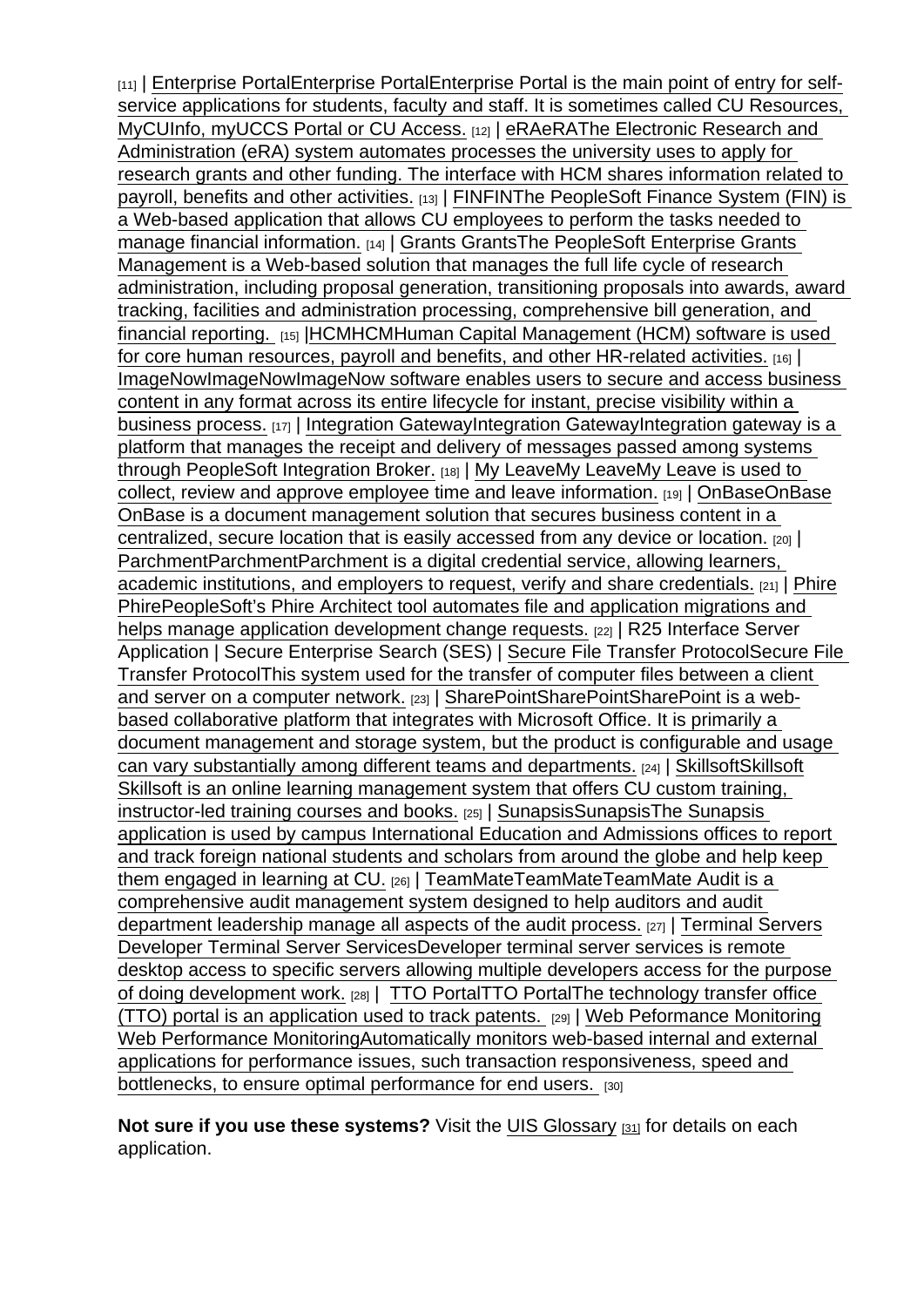All production services will be available. Production services are systems with real-time data that is available to students, staff and faculty.

Thank you for your cooperation as we complete this necessary maintenance work. Please reach out to UIS Communications with questions at [uiscommunications@cu.edu](http://mailto:uiscommunications@cu.edu) [32].

### Upcoming maintenance

- See the [Business Calendar](https://sp.cu.edu/UIS/Lists/Business Calendar/calendar.aspx) [33] for future maintenance window dates and times.
- Visit the [UIS Maintenance Matters Blog](https://www.cu.edu/blog/uis-service-alerts) [34] for details on upcoming maintenance and how it affects you.

#### [non-production](https://www.cu.edu/blog/maintenance-matters/tag/non-production) [35]

Display Title:

UIS maintenance for Sept. 10 on non-production testing and development environments Send email when Published:

Yes

Source URL: https://www.cu.edu/blog/maintenance-matters/uis-maintenance-sept-10-non-productiontesting-and-development-environments

Links

[1] https://www.cu.edu/blog/maintenance-matters/uis-maintenance-sept-10-non-production-testing-anddevelopment-environments

[2] https://www.cu.edu/blog/maintenance-matters/author/28671

[3] https://www.cu.edu/uis-glossary/campus-solutions

[4] https://www.cu.edu/uis-glossary/campus-solutions-mobile-application

[5] https://www.cu.edu/uis-glossary/cherwell

[6] https://www.cu.edu/uis-glossary/central-information-warehouse-ciw

[7] https://www.cu.edu/uis-glossary/concur

[8] https://www.cu.edu/uis-glossary/constituent-relationship-management-crm

[9] https://www.cu.edu/uis-glossary/cu-data

[10] https://www.cu.edu/uis-glossary/cu-marketplace

[11] https://www.cu.edu/uis-glossary/degree-audit-and-transfer-credit-datc

[12] https://www.cu.edu/uis-glossary/enterprise-portal

[13] https://www.cu.edu/uis-glossary/era

[14] https://www.cu.edu/uis-glossary/fin

[15] https://www.cu.edu/uis-glossary/grants

[16] https://www.cu.edu/uis-glossary/hcm

[17] https://www.cu.edu/uis-glossary/imagenow

[18] https://www.cu.edu/uis-glossary/integration-gateway

[19] https://www.cu.edu/uis-glossary/my-leave

[20] https://www.cu.edu/uis-glossary/onbase

[21] https://www.cu.edu/uis-glossary/parchment

[22] https://www.cu.edu/uis-glossary/phire

[23] https://www.cu.edu/uis-glossary/secure-file-transfer-protocol

[24] https://www.cu.edu/uis-glossary/sharepoint

[25] https://www.cu.edu/uis-glossary/skillsoft

[26] https://www.cu.edu/uis-glossary/sunapsis

[27] https://www.cu.edu/uis-glossary/teammate

[28] https://www.cu.edu/uis-glossary/developer-terminal-server-services

[29] https://www.cu.edu/uis-glossary/tto-portal

[30] https://www.cu.edu/uis-glossary/web-performance-monitoring

[31] https://www.cu.edu/uis/maintenance-matters-blog/glossary